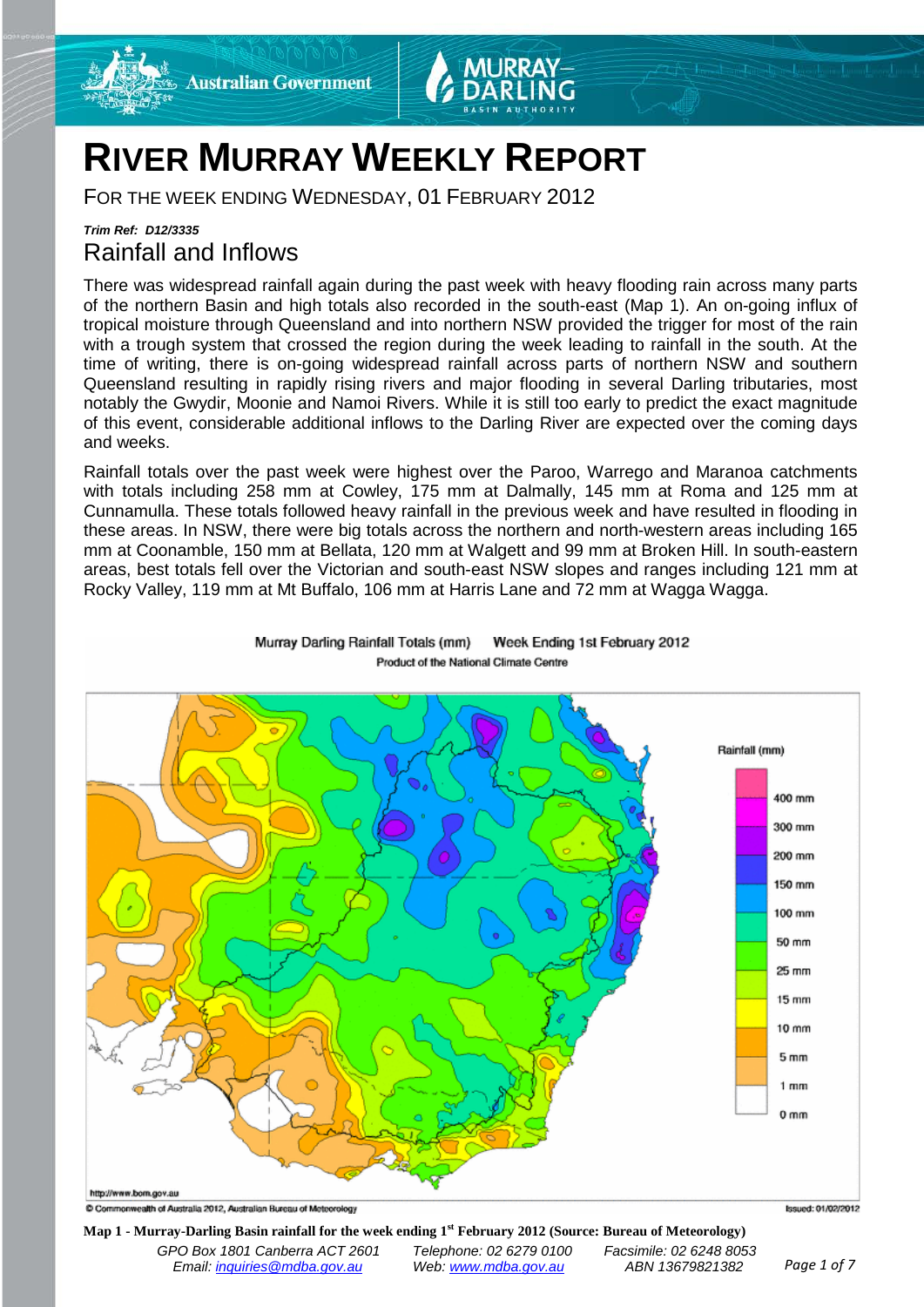

**Australian Government** 

As of 2 February, there have been very strong responses to the latest rain on several Darling River tributaries. At Gravesend, the Gwydir River has risen sharply and is currently around four metres above the major flood level. This corresponds to a flow of close to 300,000 ML/day, and the Bureau of Meteorology is warning of a flood comparable to the 1976 event at Moree over the coming days. Flows in the upper Barwon River have started rising again and are expected to continue climbing over the coming days. Downstream at Menindee Lakes, peak inflows from the late 2011 rain event are approaching. The flow at Wilcannia is now at 30,200 ML/day and should continue to increase slowly for at least another week. For more information regarding flood warnings, see the Bureau of Meteorology website at [http://www.bom.gov.au/.](http://www.bom.gov.au/)

In the south-east, best responses to the rain were in the upper Murray and Ovens Rivers, but are relatively small. For example on the upper Murray, the flow at Jingellic increased from a low of 1,800 ML/day to a peak of just under 10,000 ML/day, while on the Ovens River, the flow at Wangaratta increased from 700 to 2,200 ML/day.

# January 2012 Summary

January 2012 was a wet month across the Murray-Darling Basin, with rainfall mostly above average or very much above average. Wettest areas were in the north and north-west, while southern areas mostly had rain totals closer to average (Map 2). According to the Bureau of Meteorology January rainfall averaged 82.5 mm compared with the historical average of 55.1 mm, making it the wettest January since 1996. There were several particularly wet locations across the Basin where rain was more than double the long-term average. At Broken Hill, there was 159 mm for the month, which is more than six times the average, and at Louth, 107 mm fell on 25 January, the highest January one day rainfall recorded at this location.

**Distribution Based on Gridded Data** 

January 2012

Murray-Darling Rainfall Deciles



C Commonwealth of Australia 2012, Australian Bureau of Meteorology ID code: AWAP **Map 2 - Murray-Darling Basin rainfall deciles for January 2012 (Source: Bureau of Meteorology)**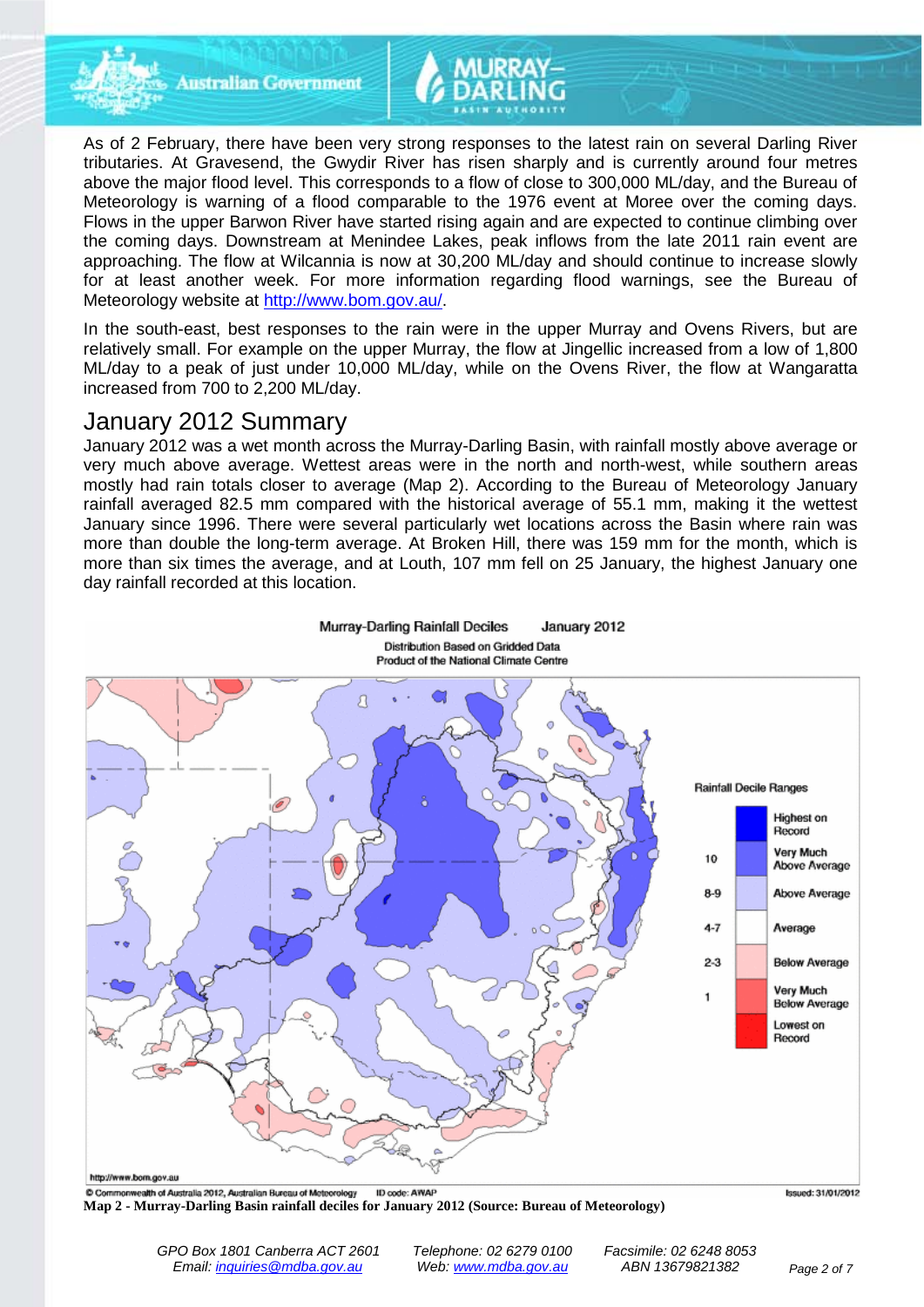

Conditions were also quite cool over most of the Basin during January. For example, NSW was 0.7 °C below the historic average and this was the first time since January 2000 that NSW has experienced below average temperatures during January.

Murray system inflows for January 2012 totalled 194 GL, which is slightly below the long-term average of around 231 GL, and a long way short of the January 2011 inflow of 1,725 GL.

# River Operations

MDBA active storage increased by 4 GL during the week to 6,552 GL (76% capacity). At Dartmouth Reservoir, the total storage increased by 4 GL to 2,960 GL (77% capacity). Two environmental pulses were released to the Mitta Mitta River earlier this week. The first peak reached 2,800 ML/day (measured at Colemans). This was followed by a smaller peak of around 1,300 ML/day two days later. This double pulse is to assist in maintaining water quality in the Mitta Mitta River and follows similar short flow pulses released earlier in January and in December 2011. The release is currently around 200 ML/day.

At Hume Reservoir the storage volume fell by 62 GL to 2,095 GL (70% capacity). Inflows reached around 8,400 ML/day following this week's rain. The rain also reduced downstream demand resulting in dam releases falling from 15,200 ML/day to 8,600 ML/day by the end of the week.

At Yarrawonga weir, the pool level rose to 124.88 m AHD, just short of the full supply level (124.9 m AHD), as surplus flow was captured. Diversions at Mulwala Canal reduced from 6,500 ML/day to 3,200 ML/day, while diversions at Yarrawonga Main Canal fell from 2,000 ML/day to 200 ML/day. In response to the reduced demand the release downstream of Yarrawonga Weir was increased and peaked at 10,500 ML/day at the end of the week. At this flow rate the River Murray remains within channel at the Choke. This is important so as to ensure red gum forests and wetlands have the opportunity to dry out following the recent period of inundation. Releases downstream of Yarrawonga are expected to decrease to around 7,000 ML/day over the coming week.

Diversions to the Edward River held steady at around 1,550 ML/day, while diversions to Gulpa Creek slowly receded to 530 ML/day. Diversion to Gulpa Creek will further reduce to 450 ML/day by this weekend, enabling the critical drying phase of the Reedbed Swamp wetlands to continue. Release from Edward Escape is currently 300 ML/day, down from 1,300 ML/day at the start of the week. This is in response to reduced demand at the Wakool Main Canal. At Stevens Weir, the pool is currently 5.14 m on the local gauge and the flow downstream is 740 ML/day.

On the Goulburn River, the flow at McCoys Bridge is currently 1,340 ML/day, but is expected to reduce towards 1,100 ML/day over the coming week. At Torrumbarry Weir, the pool level remains at 86.05 m. while diversions through the National Channel were around 2,000 ML/day. The flow downstream of the weir held steady around 5,700 ML/day, but is expected to increase towards 6,500 ML/day during the coming week.

Further downstream, inflow from the Murrumbidgee River increased to 620 ML/day this week, and is expected to exceed 1,000 ML/day next week. At Euston Weir, the flow held steady at 5,800 ML/day, while at Mildura the flow rose slightly to 5,700 ML/day.

At Menindee Lakes, the storage volume increased by 49 GL during the week and is now at 1,610 GL (93% capacity). The release, as measured at Weir 32, was 15,000 ML/day during the week. The NSW Office of Water advises that the release will increase to 20,000 ML/day over the coming week to manage the storage level during the period of high inflows and until the impact of rain currently falling in the northern Basin is understood. On the lower Darling, the flow at Burtundy peaked around 14,300 ML/day, and is now expected to slowly recede over the coming two weeks before starting to rise again. For further information on the flood operations at Menindee Lakes, please refer to the NSW Office of Water website [\(www.water.nsw.gov.au/\)](http://www.water.nsw.gov.au/).

At Lake Victoria, the storage level is currently 26 m AHD (561 GL, 83% capacity), and the flow into South Australia is currently 15,100 ML/day. At the Lower Lakes, the five day average level increased by 0.03 m to 0.68 m AHD. The targeted release through the barrages reduced from 7,000 ML/day to 5,500 ML/day during the week.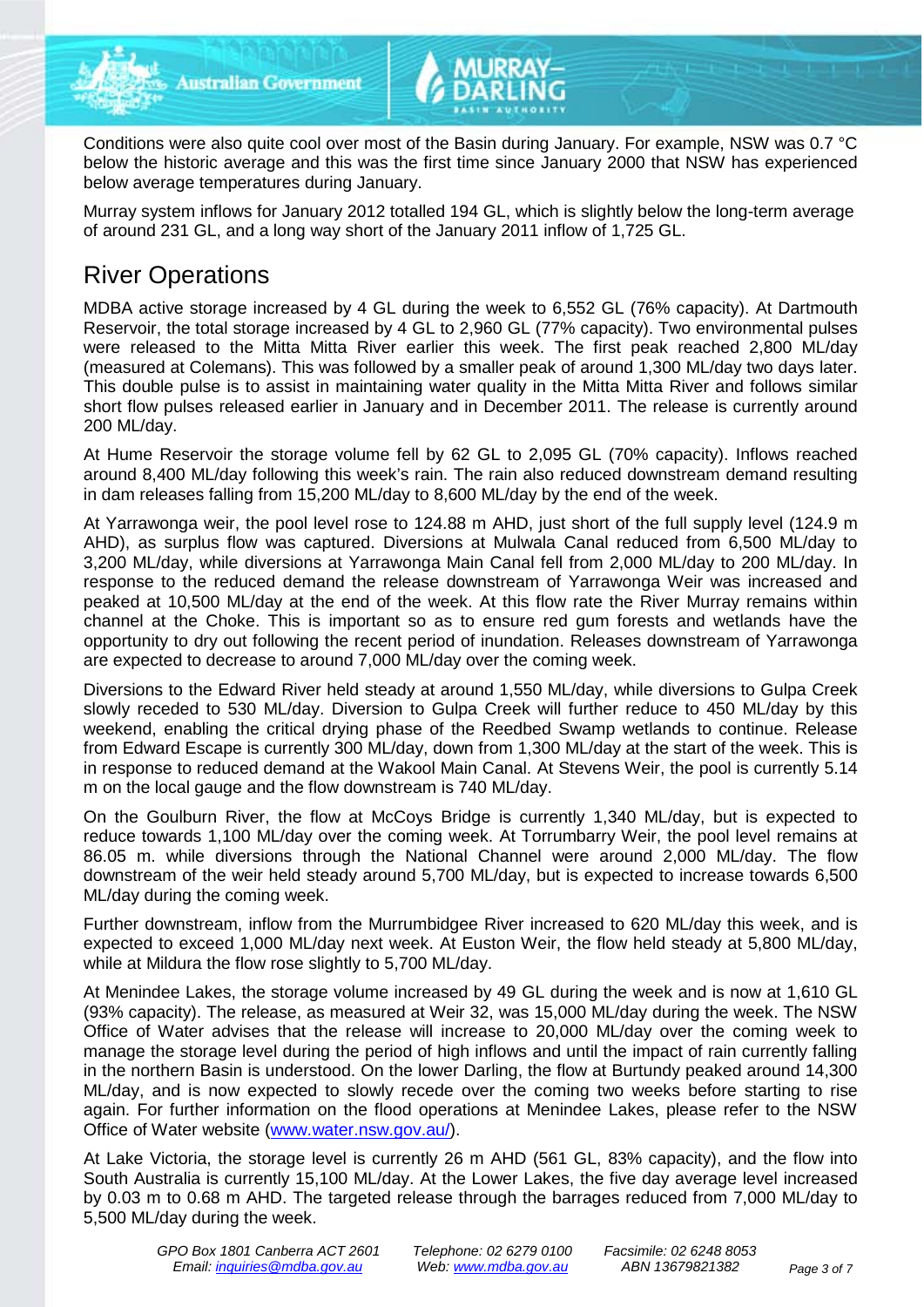



**For media inquiries contact the Media Officer on 02 6279 0141**

DAVID DREVERMAN Executive Director, River Managment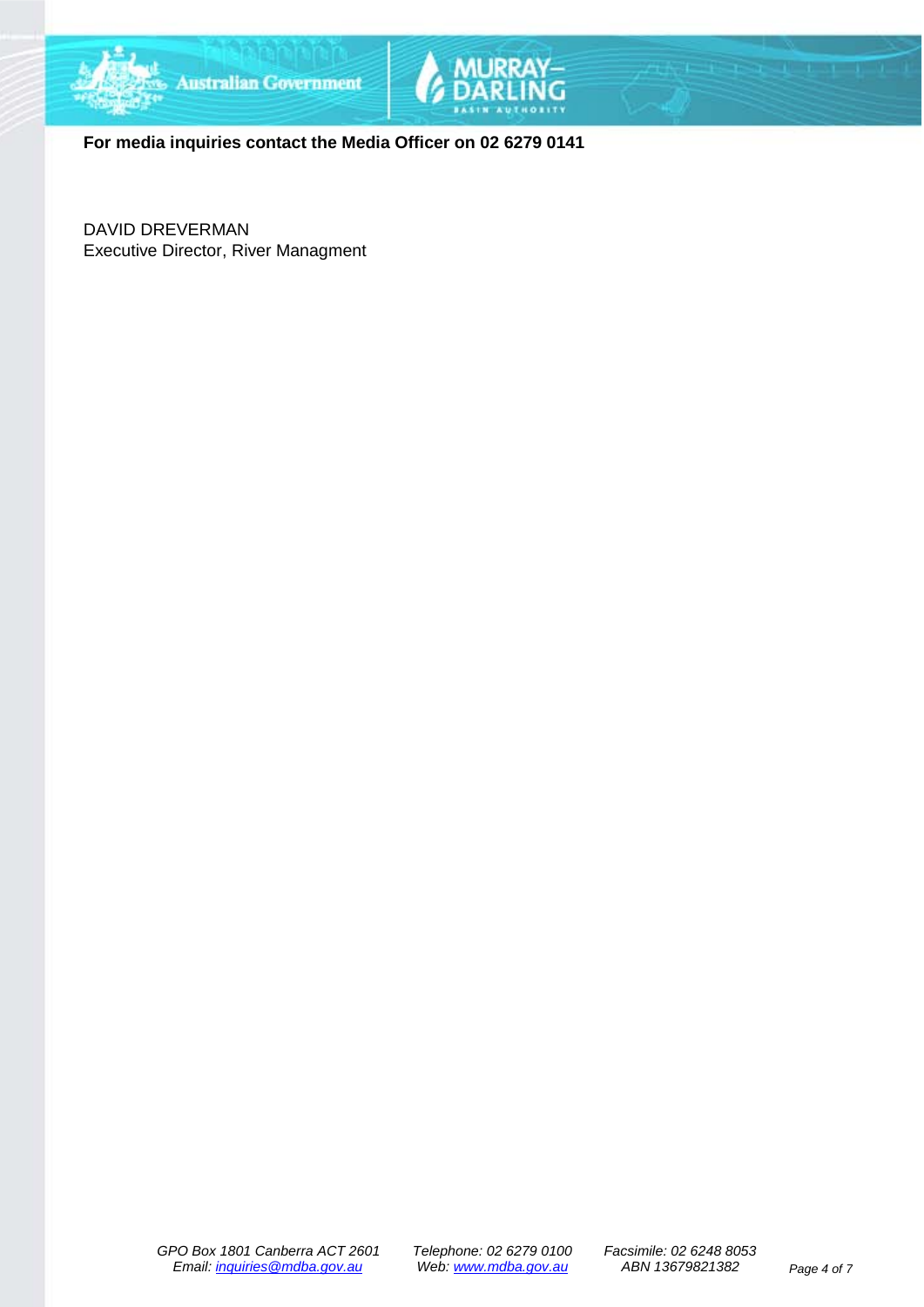





### Water in Storage Week ending Wednesday 01 Feb 2012

| <b>MDBA Storages</b>             | Full<br>Supply<br>Level | Full Supply<br>Volume | Current<br>Storage<br>Level | Current | Storage | Dead<br>Storage | Active<br>Storage | Change in<br>Total<br>Storage<br>for the<br>Week |
|----------------------------------|-------------------------|-----------------------|-----------------------------|---------|---------|-----------------|-------------------|--------------------------------------------------|
|                                  | $(m$ AHD)               | (GL)                  | $(m$ AHD)                   | (GL)    | %       | (GL)            | (GL)              | (GL)                                             |
| Dartmouth Reservoir              | 486.00                  | 3856                  | 471.22                      | 2 9 6 0 | 77%     | 71              | 2889              | $+4$                                             |
| Hume Reservoir                   | 192.00                  | 3 0 0 5               | 186.99                      | 2 0 9 5 | 70%     | 23              | 2072              | $-62$                                            |
| Lake Victoria                    | 27.00                   | 677                   | 26.02                       | 561     | 83%     | 100             | 461               | $+13$                                            |
| Menindee Lakes                   |                         | 1 7 3 1 *             |                             | 1610    | 93%     | (480#)          | 1 1 3 0           | $+49$                                            |
| <b>Total</b>                     |                         | 9 2 6 9               |                             | 7 2 2 6 | 78%     | $ -$            | 6 5 5 2           | $+4$                                             |
| <b>Total Active MDBA Storage</b> |                         |                       |                             |         |         |                 | 76% ^             |                                                  |

#### **Major State Storages**

| <b>Burriniuck Reservoir</b> | 026     | 796     | 78% |     | 793          | $\sim$<br>ے ہے۔  |
|-----------------------------|---------|---------|-----|-----|--------------|------------------|
| <b>Blowering Reservoir</b>  | 631     | 341     | 82% | 24  | 247<br>. ا ب | . L              |
| Eildon<br>ı Reservoir       | 3 3 3 4 | 3 1 3 8 | 94% | 100 | 3038         | AC<br>- 1<br>ں ا |
|                             |         |         |     |     |              |                  |

\* Menindee surcharge capacity – 2050 GL \*\* All Data is rounded to nearest GL \*\*

# NSW takes control of Menindee Lakes when storage falls below 480 GL, and control reverts to MDBA when storage next reaches 640 GL ^ % of total active MDBA storage

**Snowy Mountains Scheme Snowy diversions for week ending 31 Jan 2012** 

| <b>Storage</b>         | <b>Active Storage</b><br>(GL) | Weekly Change<br>(GL) | Diversion (GL)   | This Week | From 1 May<br>2011 |
|------------------------|-------------------------------|-----------------------|------------------|-----------|--------------------|
| Lake Eucumbene - Total | 2 1 3 7                       | n/a                   | Snowy-Murray     | +5        | 299                |
| Snowy-Murray Component | 711                           | n/a                   | Tooma-Tumut      |           | 255                |
| <b>Target Storage</b>  | 1460                          |                       | Net Diversion    | $-2$      | 44                 |
|                        |                               |                       | Murray 1 Release | +6        | 620                |

### **Major Diversions from Murray and Lower Darling (GL) \***

| <b>New South Wales</b>    | This Week | From 1 July<br>2011 | Victoria                        | This Week | From 1<br><b>July 2011</b> |
|---------------------------|-----------|---------------------|---------------------------------|-----------|----------------------------|
| Murray Irrig. Ltd (Net)   | 38.2      | 841                 | Yarrawonga Main Channel (net)   | 8.5       | 183                        |
| Wakool Sys Allowance      | 3.4       |                     | Torrumbarry System + Nyah (net) | 13.4      | 355                        |
| Western Murray Irrigation | 0.7       | 15                  | Sunraysia Pumped Districts      | 3.9       | 66                         |
| Licensed Pumps            | 6.2       | 128                 | Licensed pumps - GMW (Nyah+u/s) | 2.4       | 31                         |
| Lower Darling             | 10.7      | 134                 | Licensed pumps - LMW            | 10        | 181                        |
| <b>TOTAL</b>              | 59.2      | 1129                | TOTAL                           | 38.2      | 816                        |

\* Figures derived from estimates and monthly data. Please note that not all data may have been available at the time of creating this report. \*\* All data above is rounded to nearest 100 ML for weekly data and nearest GL for cumulative data\*\*

#### **Flow to South Australia (GL)**

| Flow to South Australia (GL)<br>* Flow to SA will be greater than entitlement for<br>February due to Additional Dilution Flow and water<br>trades to SA. | Entitlement this month<br>Flow this week<br>Flow so far this month | $194.0*$<br>104.9<br>14.8 | (15 000 ML/day) |  |  |  |
|----------------------------------------------------------------------------------------------------------------------------------------------------------|--------------------------------------------------------------------|---------------------------|-----------------|--|--|--|
|                                                                                                                                                          | Flow last month                                                    | 543.1                     |                 |  |  |  |
| $\frac{1}{2}$<br>$O = 11.14$ . $I = O(1)$                                                                                                                |                                                                    |                           |                 |  |  |  |

#### **Salinity (EC) (microSiemens/cm at 25o C)**

|                         | Current | Average over the last week | Average since 1 August 2011 |
|-------------------------|---------|----------------------------|-----------------------------|
| Swan Hill               | 110     | 100                        | 130                         |
| Euston                  | 110     | 120                        | 130                         |
| <b>Red Cliffs</b>       | 170     | 160                        | 130                         |
| Merbein                 | 180     | 190                        | 130                         |
| Burtundy (Darling)      | 340     | 340                        | 380                         |
| Lock 9                  | 260     | 260                        | 170                         |
| Lake Victoria           | 230     | 230                        | 200                         |
| Berri                   | 310     | 310                        | 250                         |
| Waikerie                | ٠       |                            |                             |
| Morgan                  | 370     | 400                        | 280                         |
| Mannum                  | 410     | 380                        | 290                         |
| Murray Bridge           | 350     | 340                        | 340                         |
| Milang (Lake Alex.)     | 530     | 530                        | 510                         |
| Poltalloch (Lake Alex.) | 480     | 470                        | 330                         |
| Meningie (Lake Alb.)    | 4 7 2 0 | 4 7 1 0                    | 5 3 9 0                     |
| Goolwa Barrages         | 740     | 650                        | 1 300                       |

*GPO Box 1801 Canberra ACT 2601 Telephone: 02 6279 0100 Facsimile: 02 6248 8053 Email: [inquiries@mdba.gov.au](mailto:inquiries@mdba.gov.au) Web: [www.mdba.gov.au](http://www.mdba.gov.au/) ABN 13679821382 Page 5 of 7*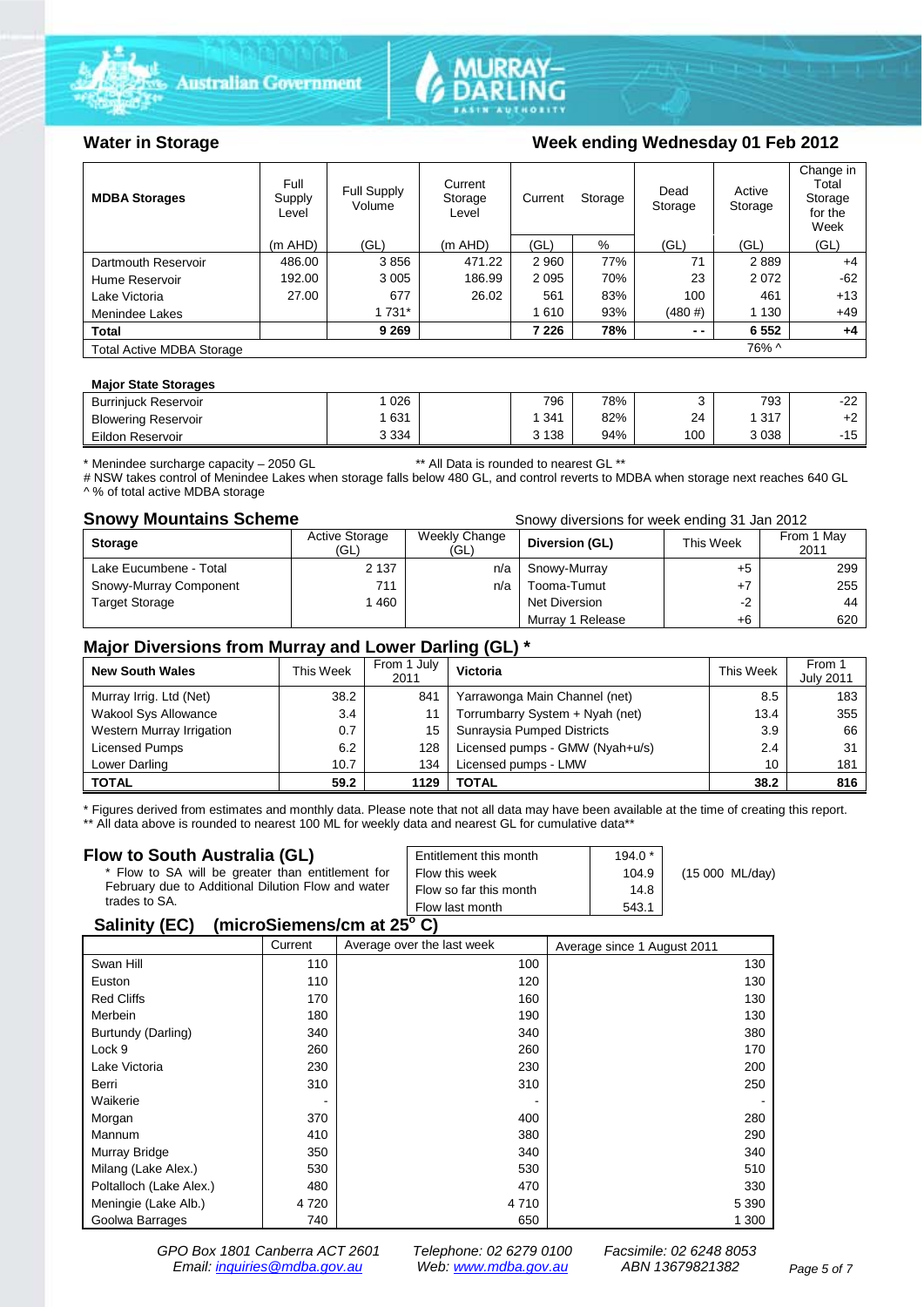



#### **River Levels and Flows Week ending Wednesday 01 Feb 2012**

|                                | Minor Flood<br>Stage | Gauge    | Height    | Flow     | Trend | Average Flow<br>this Week | Average<br>Flow last<br>Week |
|--------------------------------|----------------------|----------|-----------|----------|-------|---------------------------|------------------------------|
| <b>River Murray</b>            | (m)                  | local(m) | $(m$ AHD) | (ML/day) |       | (ML/day)                  | (ML/day)                     |
| Khancoban                      | $\blacksquare$       |          |           | 4710     | F     | 2 2 6 0                   | 2 0 6 0                      |
| Jingellic                      | 4.0                  | 2.29     | 208.81    | 9660     | R     | 3610                      | 2 9 9 0                      |
| Tallandoon (Mitta Mitta River) | 4.2                  | 1.58     | 218.47    | 900      | F     | 1580                      | 680                          |
| Heywoods                       | 5.5                  | 2.44     | 156.07    | 8610     | F     | 13 210                    | 15 840                       |
| <b>Doctors Point</b>           | 5.5                  | 2.67     | 151.14    | 10870    | F     | 14 080                    | 16 430                       |
| Albury                         | 4.3                  | 1.62     | 149.06    |          |       |                           |                              |
| Corowa                         | 3.8                  | 2.91     | 128.93    | 12770    | F     | 14 560                    | 16 240                       |
| Yarrawonga Weir (d/s)          | 6.4                  | 1.58     | 116.62    | 9520     | R     | 8 3 2 0                   | 8 3 8 0                      |
| Tocumwal                       | 6.4                  | 2.12     | 105.96    | 8 2 5 0  | R     | 7930                      | 8 0 2 0                      |
| Torrumbarry Weir (d/s)         | 7.3                  | 1.89     | 80.44     | 5720     | F     | 5690                      | 6470                         |
| Swan Hill                      | 4.5                  | 1.17     | 64.09     | 4880     | S     | 4 9 6 0                   | 5 9 8 0                      |
| <b>Wakool Junction</b>         | 8.8                  | 2.78     | 51.90     | 7520     | S     | 7620                      | 7 9 9 0                      |
| Euston Weir (d/s)              | 8.8                  | 1.32     | 43.16     | 5840     | R     | 5830                      | 5 6 6 0                      |
| Mildura Weir (d/s)             |                      |          |           | 5730     | F     | 5 6 4 0                   | 4 5 20                       |
| Wentworth Weir (d/s)           | 7.3                  | 3.82     | 28.58     | 18 120   | R     | 17 080                    | 15 530                       |
| <b>Rufus Junction</b>          |                      | 4.64     | 21.57     | 14 360   | R     | 14 270                    | 14 940                       |
| Blanchetown (Lock 1 d/s)       | $\blacksquare$       | 1.19     |           | 13 940   | R     | 12 600                    | 13 550                       |
|                                |                      |          |           |          |       |                           |                              |
| <b>Tributaries</b>             |                      |          |           |          |       |                           |                              |
| Kiewa at Bandiana              | 2.7                  | 2.17     | 155.40    | 2 4 3 0  | R     | 1 0 1 0                   | 730                          |
| Ovens at Wangaratta            | 11.9                 | 8.61     | 146.29    | 2 1 9 0  | R     | 1 000                     | 870                          |
| Goulburn at McCoys Bridge      | 9.0                  | 1.74     | 93.16     | 1 3 4 0  | R     | 1 4 3 0                   | 1 550                        |
| Edward at Stevens Weir (d/s)   |                      | 1.01     | 80.78     | 740      | S     | 750                       | 1 2 9 0                      |
| <b>Edward at Liewah</b>        |                      | 2.04     | 57.42     | 1 370    | F     | 1 400                     | 1 2 9 0                      |
| Wakool at Stoney Crossing      | $\sim$               | 1.42     | 54.91     | 380      | R     | 310                       | 270                          |
| Murrumbidgee at Balranald      | 5.0                  | 0.99     | 56.95     | 620      | R     | 360                       | 340                          |
| Barwon at Mungindi             | $\blacksquare$       | 4.24     |           | 3520     | F     | 3600                      | 1880                         |
| Darling at Bourke              | ٠                    | 7.92     |           | 22 530   | F     | 26 500                    | 53 400                       |
| Darling at Burtundy Rocks      |                      | 6.22     |           | 14 2 20  | S     | 14 200                    | 13810                        |

Natural Inflow to Hume 6 560

(i.e. Pre Dartmouth & Snowy Mountains scheme)

**Weirs and Locks** Pool levels above or below Full Supply Level (FSL)

| <b>Murray</b>      | FSL (m AHD) | u/s     | d/s            |                       | FSL (m AHD) | u/s     | d/s     |
|--------------------|-------------|---------|----------------|-----------------------|-------------|---------|---------|
| Yarrawonga         | 124.90      | $-0.02$ | $\blacksquare$ | No. 7 Rufus River     | 22.10       | $+0.05$ | $+2.25$ |
| No. 26 Torrumbarry | 86.05       | $+0.00$ | $\sim$         | No. 6 Murtho          | 19.25       | $+0.03$ | $+0.66$ |
| No. 15 Euston      | 47.60       | $+0.00$ | $\blacksquare$ | No. 5 Renmark         | 16.30       | $+0.00$ | $+0.58$ |
| No. 11 Mildura     | 34.40       | $-0.03$ | $+0.12$        | No. 4 Bookpurnong     | 13.20       | $+0.05$ | $+1.50$ |
| No. 10 Wentworth   | 30.80       | $+0.02$ | $+1.18$        | No. 3 Overland Corner | 9.80        | $-0.10$ | $+0.80$ |
| No. 9 Kulnine      | 27.40       | $+0.01$ | $+0.41$        | No. 2 Waikerie        | 6.10        | $+0.01$ | $+0.83$ |
| No. 8 Wangumma     | 24.60       | $+0.12$ | $+0.68$        | No. 1 Blanchetown     | 3.20        | $+0.01$ | $+0.44$ |

#### **Lower Lakes FSL = 0.75 m AHD**

Lake Alexandrina average level for the past 5 days (m AHD) 0.68

| <b>Barrages</b>       | <b>Fishways at Barrages</b> |               |            |                          |               |
|-----------------------|-----------------------------|---------------|------------|--------------------------|---------------|
|                       | Openings                    | Level (m AHD) | No. Open   | Rock Ramp                | Vertical Slot |
| Goolwa                | 128 openings                | 0.68          | All closed | $\blacksquare$           | Open          |
| Mundoo                | 26 openings                 | 0.61          | All closed |                          |               |
| <b>Boundary Creek</b> | 6 openings                  | -             |            | $\overline{\phantom{0}}$ |               |
| Ewe Island            | 111 gates                   |               |            |                          |               |
| Tauwitchere           | 322 gates                   | 0.63          | 13         | Open                     | Open          |

AHD = Level relative to Australian Height Datum, i.e. height above sea level